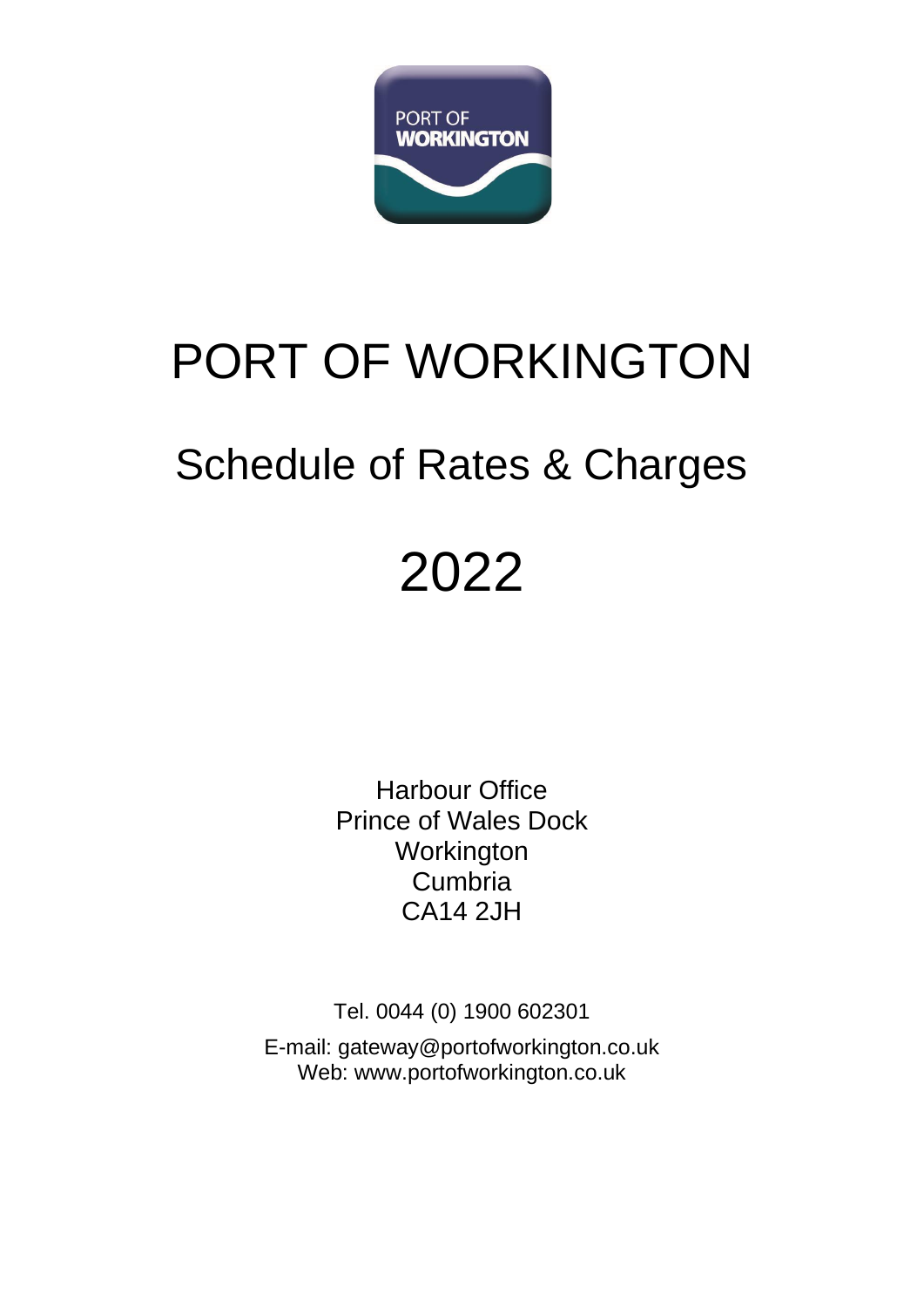## **Port of Workington**

## **Schedule of Rates & Charges 2022**

#### **Section**

#### Page

| $\mathsf{A}$ |  |
|--------------|--|
| B            |  |
| $\mathsf{C}$ |  |
| D            |  |
| E            |  |
| F            |  |
| G            |  |
| H            |  |
| $\mathbf{L}$ |  |
| J            |  |
| K            |  |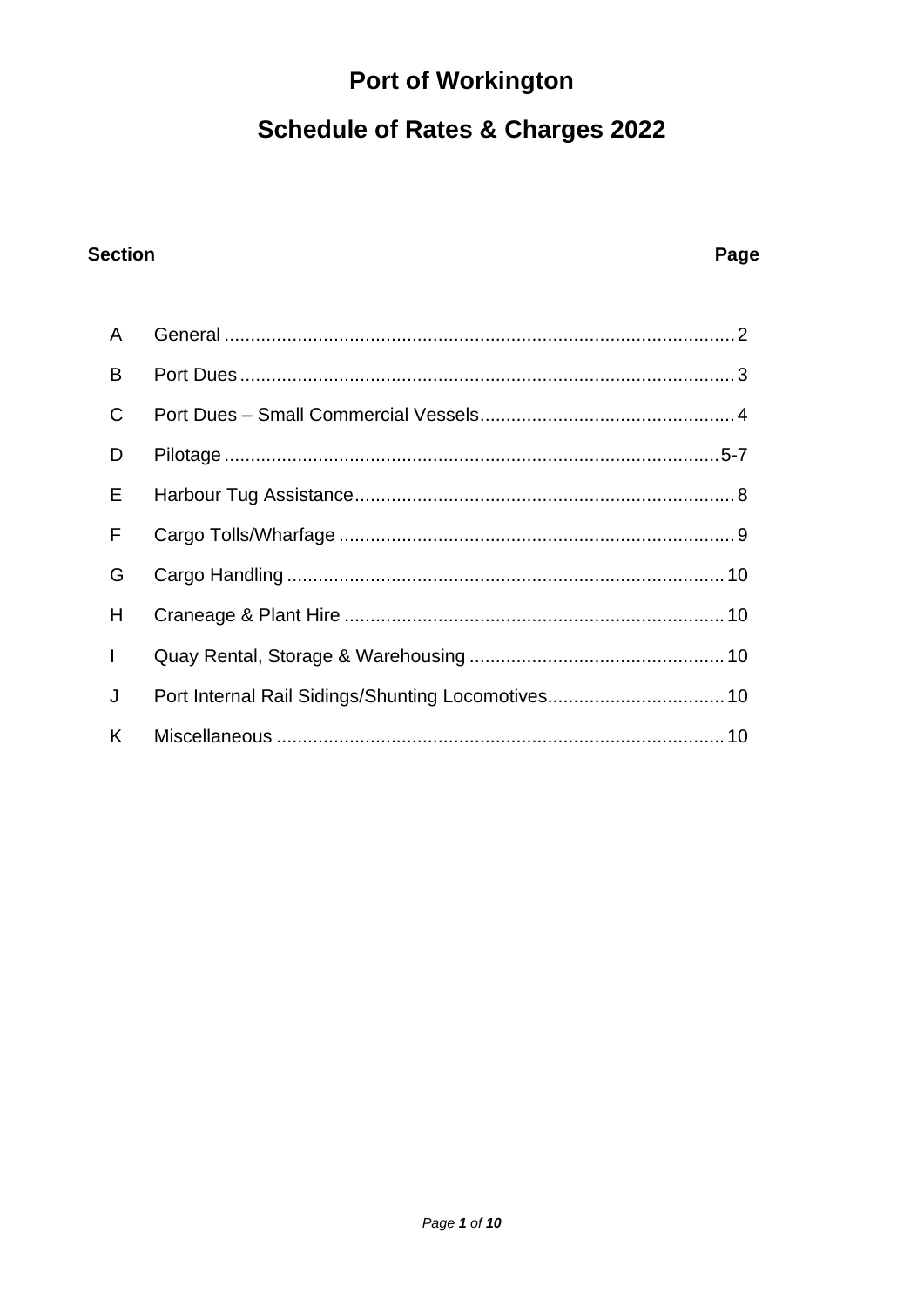#### **SECTION A – GENERAL**

- 1. All Rates & Charges are subject to Port of Workington Terms & Conditions applicable at the time
- 2. All Rates & Charges are Applicable from 1st January 2022 and cancels all previous schedules
- 3. All Rates & Charges are exclusive of Value Added Tax
- 4. All Rates & Charges are for normal working hours only unless stated otherwise
- 5. The Rates & Charges contained in this Schedule are subject to review every 12 Months and may be subject to variation at any time
- 6. Great care has been taken to ensure accuracy in this Schedule of Rates & Charges, but the Port of Workington will not accept liability for any inaccuracies

All enquiries to:-

Harbour Office Prince of Wales Dock Port of Workington **Workington** Cumbria CA14 2JH **England** 

Tel: 0044 (0) 1900 602301

E-mail: [gateway@portofworkington.co.uk](mailto:gateway@portofworkington.co.uk)

Web: [www.portofworkington.co.uk](http://www.portofworkington.co.uk/)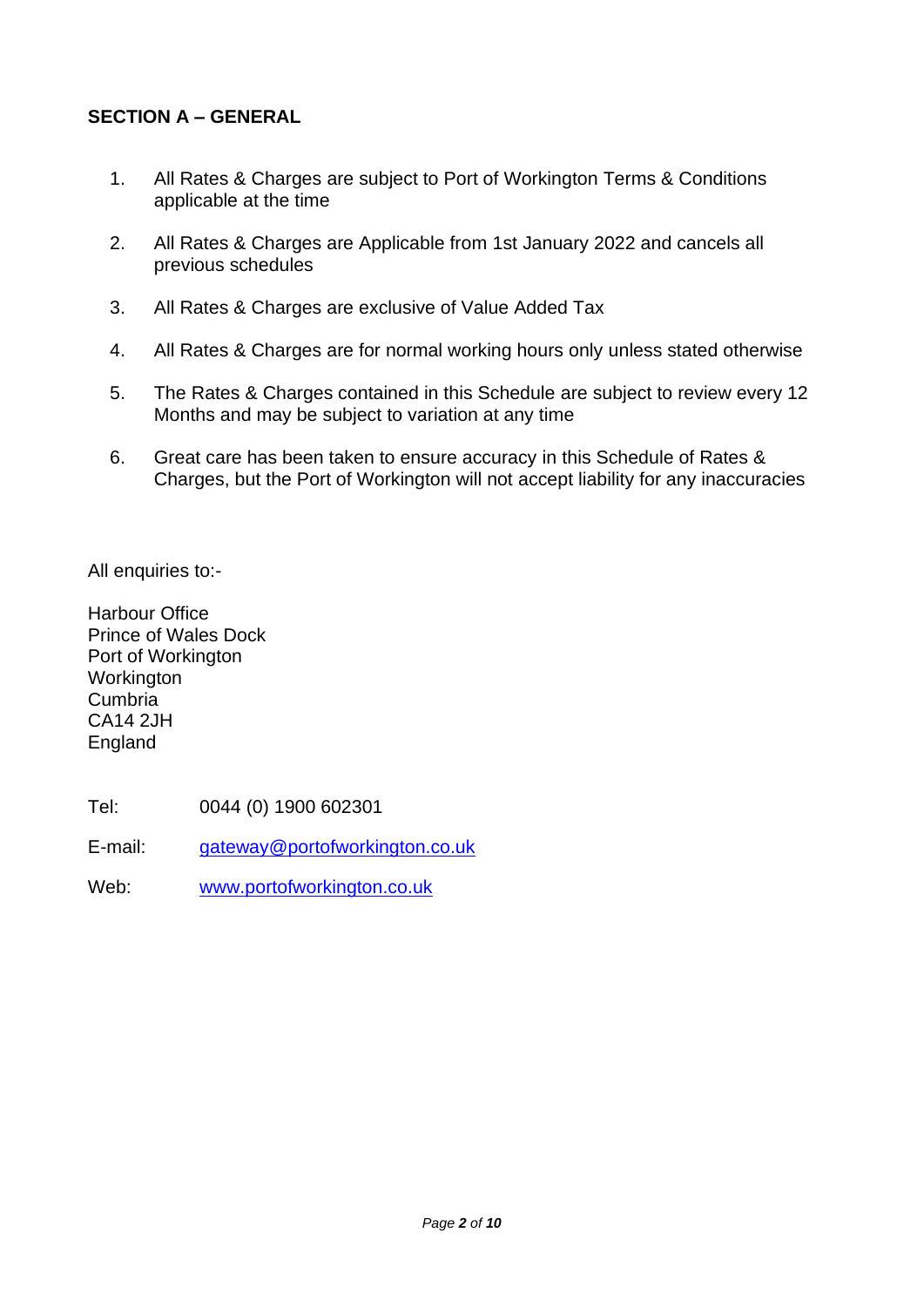#### **SECTION B – PORT DUES**

| Port Dues*                                                                                                                                   |                                      |  |  |
|----------------------------------------------------------------------------------------------------------------------------------------------|--------------------------------------|--|--|
| Coastwise/Home Trade Rate<br>Foreign Trade Rate                                                                                              | £1.08 per DWAT *<br>£1.44 per DWAT * |  |  |
| *Inclusive of Conservancy, Waste Management, & Port Security:<br>Dues = $55.0\%$ / Conservancy = $40.5\%$ / Waste = $1.1\%$ / ISPS = $3.4\%$ |                                      |  |  |
| Port Administration Charge                                                                                                                   |                                      |  |  |
| Foreign Trade Vessels                                                                                                                        | £ 25.00 per visit                    |  |  |
| Rope Runners / Mooring & Unmooring                                                                                                           |                                      |  |  |
|                                                                                                                                              | Per vessel each way                  |  |  |
| ** DWAT<br>$0 \quad - \quad 1,500$<br>$1,501 - 5,000$                                                                                        | £198.00<br>£300.00                   |  |  |

*\*\* For vessels where GRT exceeds DWAT – GRT will be taken as the basis of charge*

If Rope Runners have been arranged but not used then a charge equivalent to 50% of the actual charge will be levied.

5,001 - and upwards £ 399.00

|                     | Per vessel each way |
|---------------------|---------------------|
| $0 - 1.500$         | £61.00              |
| $1.501 -$<br>5,000  | £91.00              |
| 5,001 - and upwards | £120.00             |
|                     |                     |

*\*\* For vessels where GRT exceeds DWAT – GRT will be taken as the basis of charge*

#### Water Charge

In Dock Shift

| (Inclusive of normal Waterman's time) per 5,000 litres;            | £ 17.50 |
|--------------------------------------------------------------------|---------|
| Quantities less than 5,000 litres will be reckoned as 5,000 litres |         |

#### Vessel Laying up

| Per day on vessel's LOA | £1.62 per metre |
|-------------------------|-----------------|
|-------------------------|-----------------|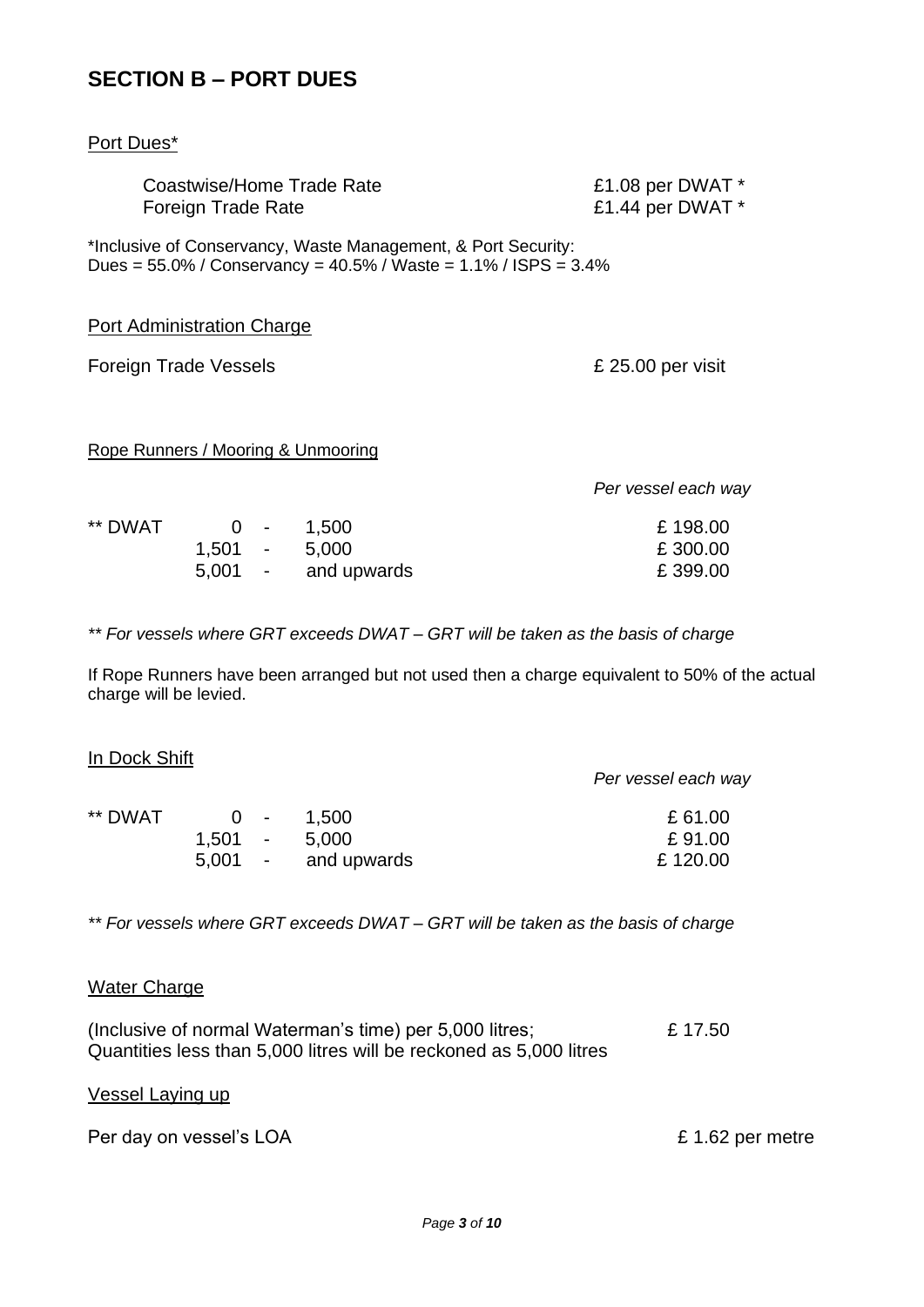### **SECTION C – PORT DUES – SMALL COMMERCIAL VESSELS**

All Small Commercial Vessels less than 24m LOA

| Port Dues / Conservancy                                                                                                             |                  |
|-------------------------------------------------------------------------------------------------------------------------------------|------------------|
| Vessels LOA x Beam                                                                                                                  | £1.89 per metre  |
| Vessel laying up<br>Per Day on Vessels LOA x Beam                                                                                   | £ 0.31 per metre |
| Water charge                                                                                                                        |                  |
| Per 5,000 litres;<br>(Inclusive of normal Waterman's time)<br>Quantities less than 5,000 litres will<br>be reckoned as 5,000 litres | £17.50           |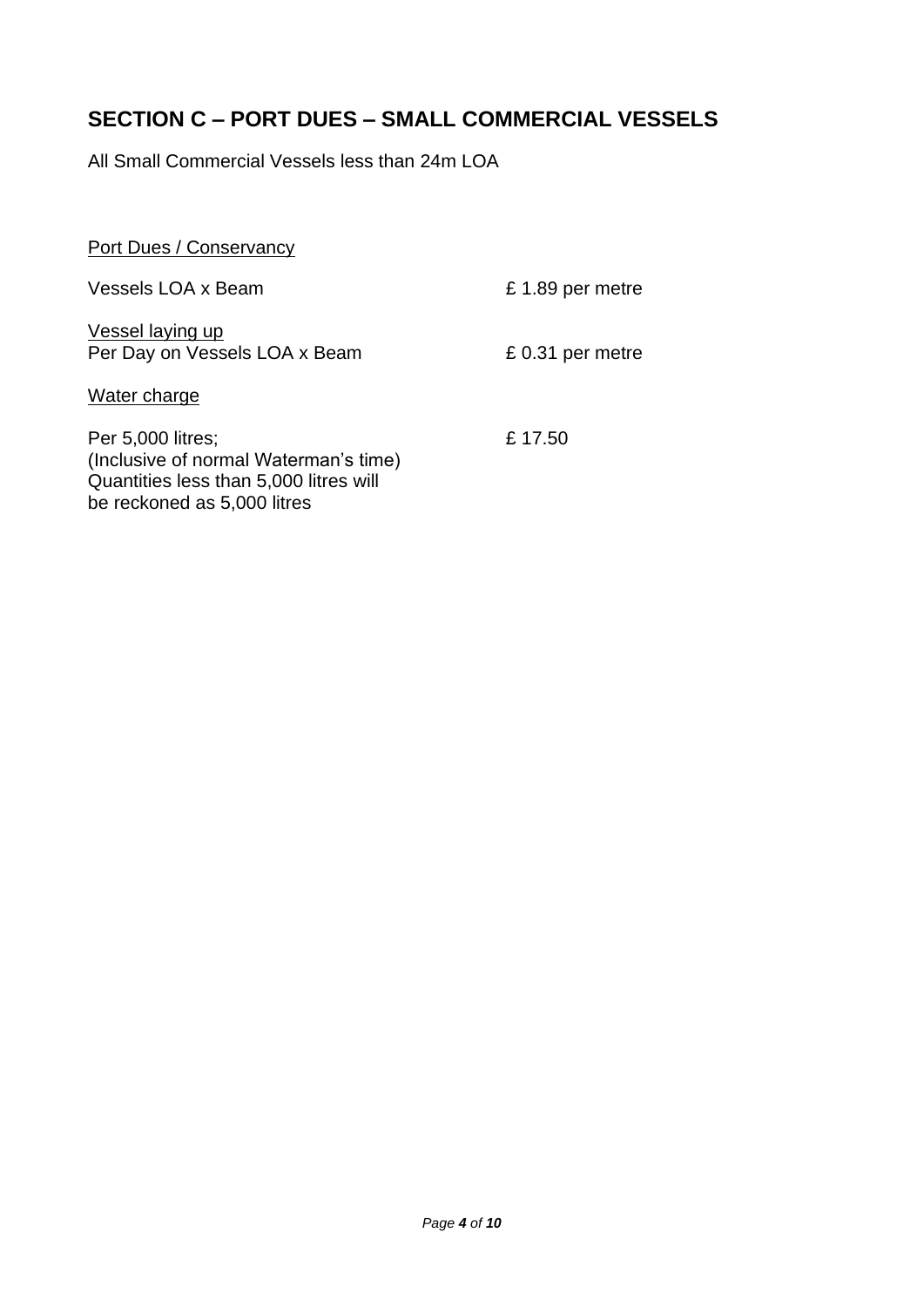#### **SECTION D – PILOTAGE**

#### Port of Workington Pilotage District

Pursuant to Section 10 of the Pilotage Act, 1987, Cumbria County Council, as the Competent Harbour Authority (CHA) for the Port of Workington, hereby makes the following list of charges:

#### *SERVICES OF A PILOT*

Into or out of the limits of the Port of Workington as defined in the Workington Harbour and Dock (Transfer) Act 1957.

| DWAT              | Per vessel each way |
|-------------------|---------------------|
| $0 - 1,500$       | £ 200               |
| $1,501 - 5,000$   | £282                |
| $5,001$ - upwards | £366                |

If the Pilot is ordered but not used then a charge equivalent to 50% of the actual charge will be levied.

| <i>ADDITIONAL CHARGES</i>        | Per act |
|----------------------------------|---------|
| In Dock Shifts (0-1,500 DWAT)    | £108    |
| In Dock Shifts (over 1,500 DWAT) | £138    |
| In Dock Shifts (over 5,000 DWAT) | £ 227   |
| Detention (per tide)             | £ 138   |

#### *PROVISION, MAINTENANCE AND OPERATION OF THE PILOT BOAT FOR THE DISTRICT*

The following charges are payable for shipping or landing a Pilot by means of a pilot boat owned or hired by the Port of Workington.

| DWAT.             | Per vessel each way |
|-------------------|---------------------|
| $0 - 1,500$       | £ 110               |
| $1,501 - 5,000$   | £168                |
| $5,001$ - upwards | £ 217               |

If the Pilot Boat is ordered but not used then a charge equivalent to 50% of the actual charge will be levied.

The above rates are for normal hours only (2.5hrs before High Water to 2 hrs after High Water)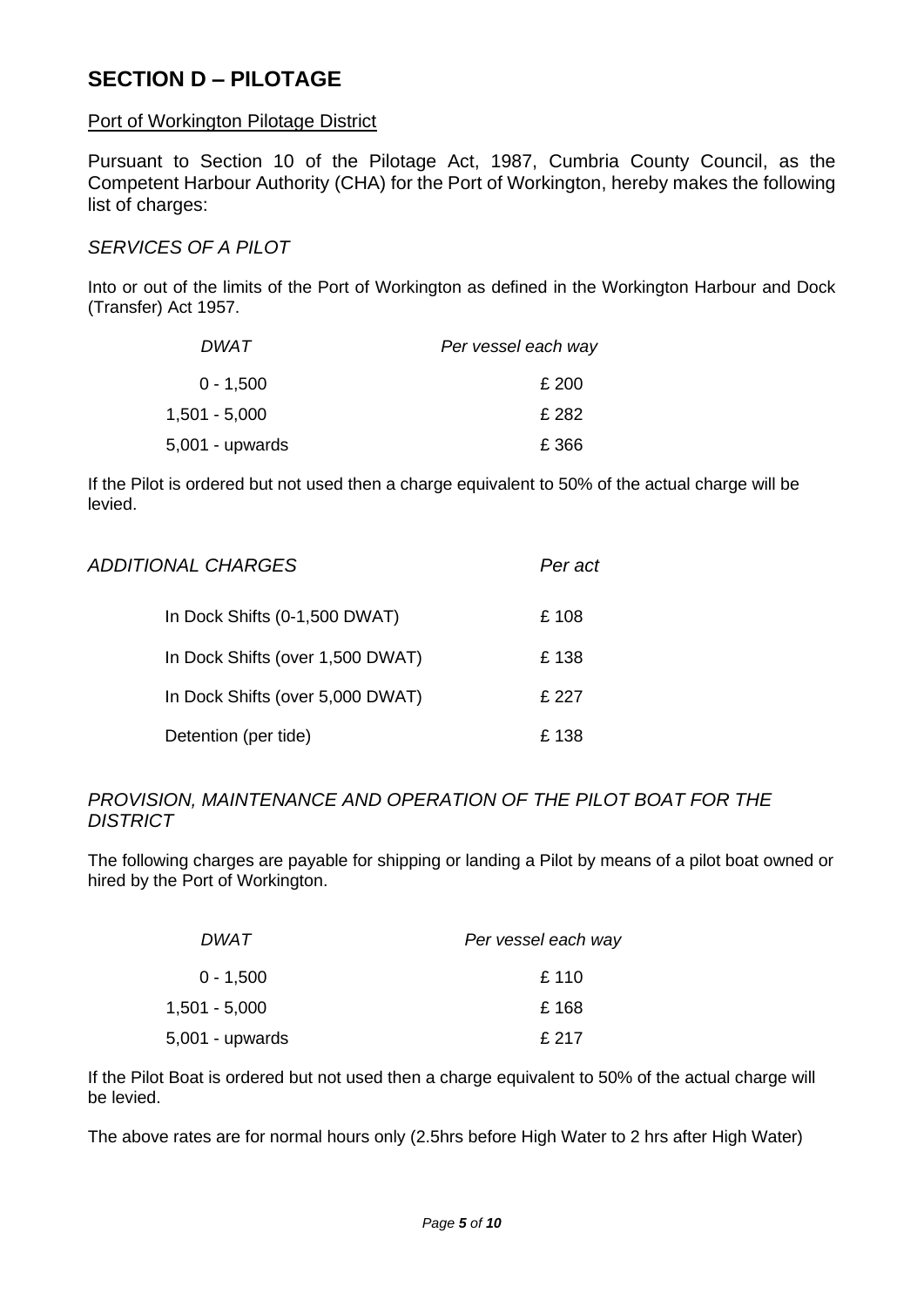The following additional charges for the provision of the Pilot Boat will be levied on top of the standard rate:-

| <b>Bank/Public Holidays</b>     | £ 269 per tide                |
|---------------------------------|-------------------------------|
| <b>Outside Normal Tide Time</b> | £ 61 per hour or part thereof |

#### *TONNAGES*

References to the tonnage of a ship are:

- (i) the tonnage as registered at the time the services are provided, or
- (ii) where GRT exceeds DWAT GRT will be taken as basis of charge
- (iii) for certain types of offshore vessels, the calculation shall be the sum of LOA x Beam x Draught

*COST OF PROVIDING AND MAINTAINING THE PILOTAGE ORGANISATION AND OTHER AMOUNTS*

| (a) | <b>Authorised Pilots Licence Initial</b><br><b>Examination and Issue of Certificate</b> |                  |
|-----|-----------------------------------------------------------------------------------------|------------------|
|     | (not to existing pilots)                                                                | £97.00           |
|     | Annual Renewal                                                                          | £39.00           |
| (b) | <b>Pilotage Exemption Certificates</b><br>Initial Examination and Issue of Certificate  | £97.00           |
|     | Annual Renewal                                                                          | £39.00           |
| (c) | Acts of Pilotage when under a<br><b>Pilotage Exemption</b>                              | 20% of full levy |

#### *COST OF PROVIDING AND MAINTAINING THE PILOTAGE ORGANISATION AND OTHER AMOUNTS*

The charges for the services of a pilot include allowances for the following at their respective deductions:

- (a) Cost of providing and maintaining the Pilotage Authority's Administration costs etc. 10%
- (b) The charges specified in this list shall be payable in respect of services used on and after the 1st January 2022
- (c) If charges incurred are not paid within one month from the date on which they become due, the following increases shall be payable: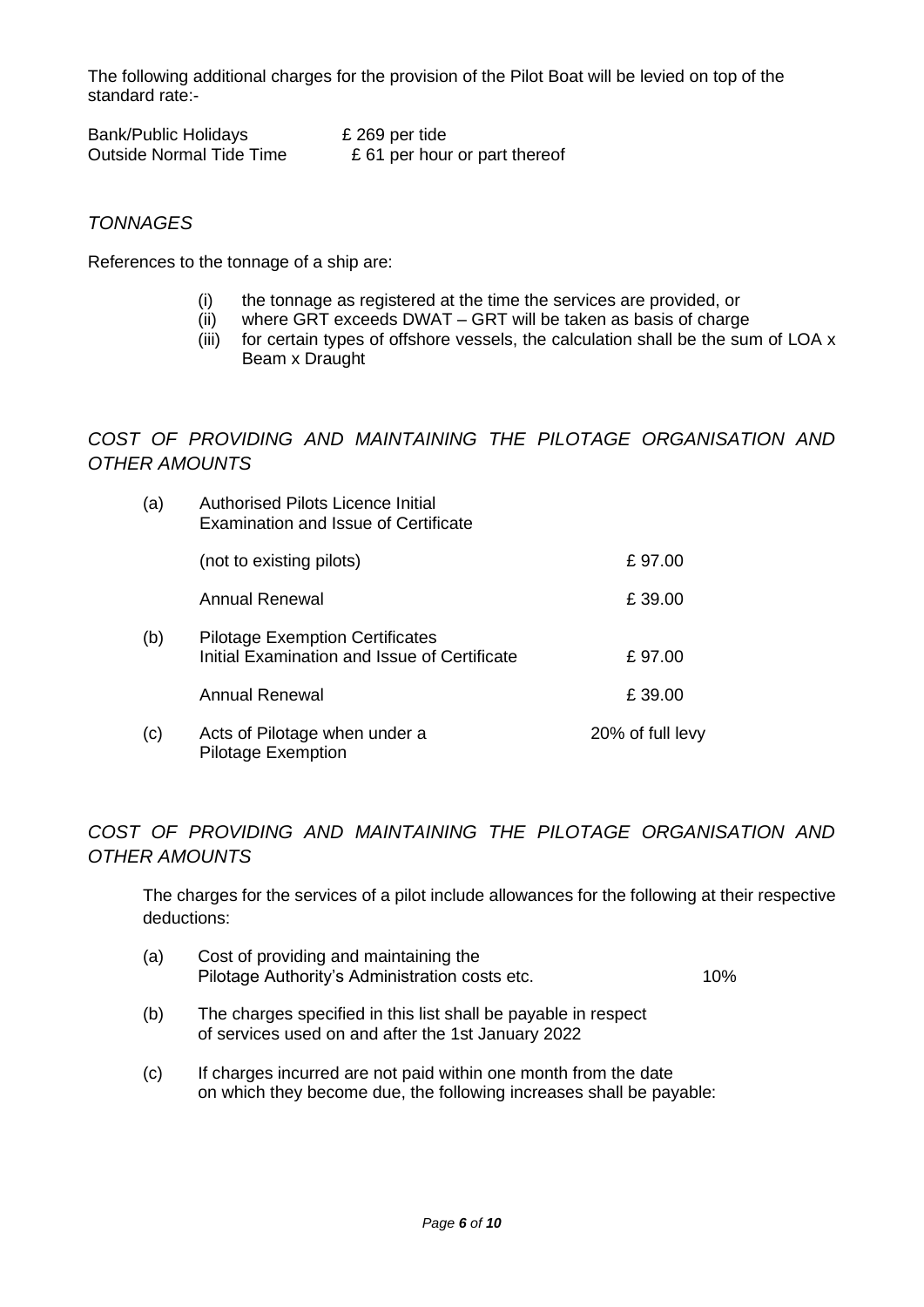| Period after charge becomes due                   | Percentage Increase |
|---------------------------------------------------|---------------------|
| Payment after 1 month but not exceeding 2 months  | 5%                  |
| Payment after 2 months but not exceeding 3 months | 10%                 |
| Payment after 3 months but not exceeding 4 months | 15%                 |
| Payment after 4 months but not exceeding 5 months | <b>20%</b>          |
| Payment after 5 months                            | 30%                 |

- (d) This list cancels all previous lists of charges made by the Competent Harbour Authority.
- (e) These charges to be reviewed as necessary by the Competent Harbour Authority with a view to classifying charging arrangements if deemed necessary.

#### *OBJECTIONS TO CHARGES*

- (a) Under the Harbour Act 1964 Sub Section (2) to (12) of Section 31, objections may be made to the appropriate Government Minister.
- (b) Initial objections should be made to the CHA.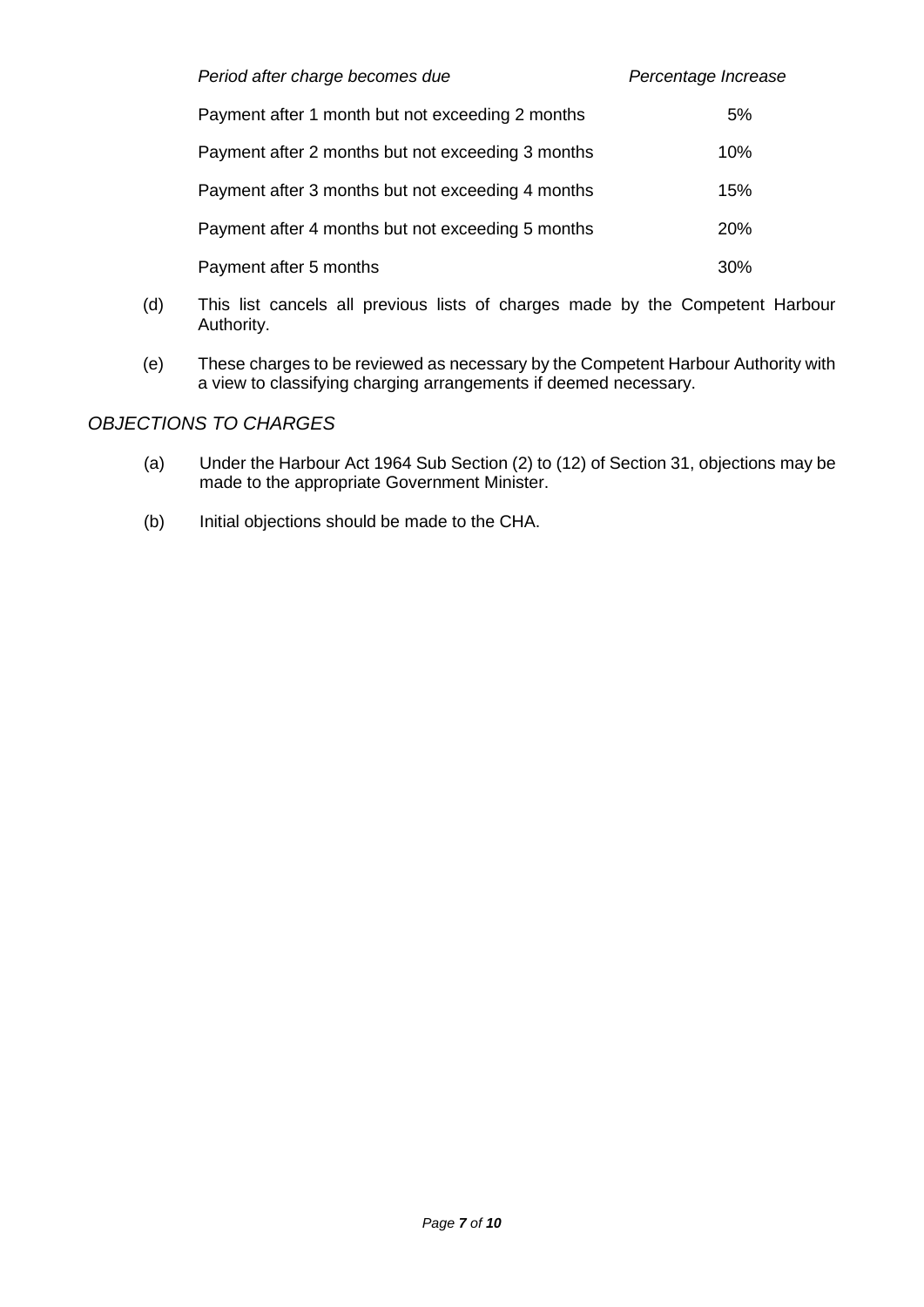#### **SECTION E – HARBOUR TUG ASSISTANCE**

#### Harbour Tug Assistance – To or from Berths

| <i>VESSELS LOA</i>        | per act/movement |
|---------------------------|------------------|
| 100m LOA and over         | £1,420           |
| Under 100m LOA to 90m LOA | £1,067           |
| Under 90m LOA to 80m LOA  | F 886            |

If Harbour Tug Assistance has been arranged but not used then a charge equivalent to 50% of the actual charge will be levied.

#### **Other**

Charges for towage operations not listed above are charged on a case-by-case basis. Rates are available on application.

#### General Conditions

- 1. Tug assistance is compulsory for all vessels 100m LOA and over.
- 2. All other vessels less than 100m LOA may be required to take a tug at the Harbour Master's discretion.
- 3. All vessels less than 100m LOA carrying dangerous substances and all passenger carrying vessels may be required to take a tug at the Harbour Master's discretion.
- 4. The Port Authority reserves the right to appoint a tug or tugs to attend any vessel if, with due regard to the prevailing circumstances, the Harbour Master deems it necessary.
- 5. All operations are carried out under the Port of Workington Terms and Conditions (June 2016) and as laid down in the Port's Marine Safety Management System Part 6, section 6.1 Towage.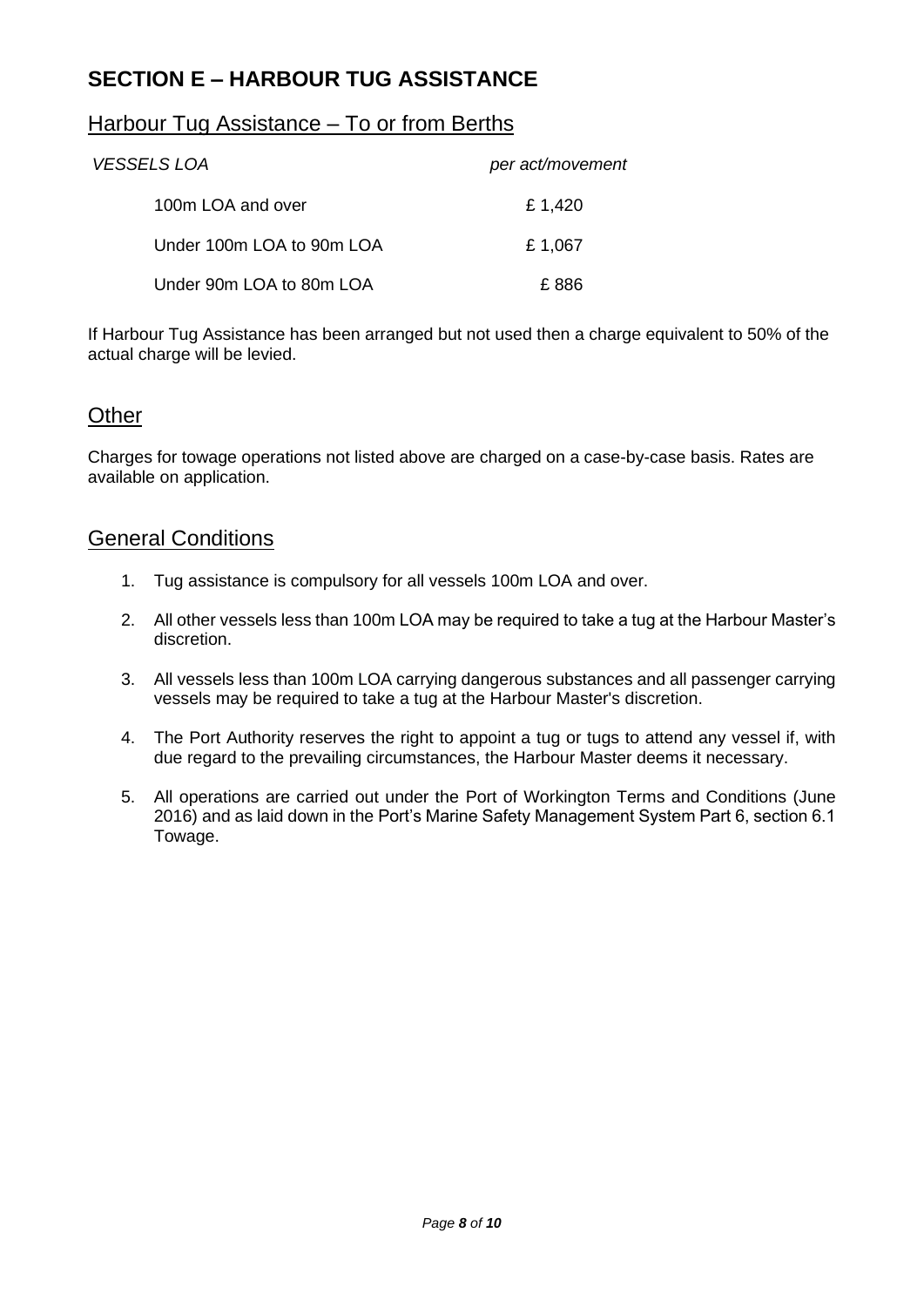#### **SECTION F – CARGO TOLLS / WHARFAGE**

#### Cargo Tolls / Wharfage

| Commodity                                                   | £ per tonne  |
|-------------------------------------------------------------|--------------|
| Furnace Bottom Ash (FBA)                                    | 2.19         |
| <b>Peat Moss</b>                                            | 3.13         |
| Composite steel                                             | 1.29         |
| <b>Steel rails</b>                                          | 1.29         |
| Ingot moulds                                                | 1.29         |
| <b>Steel sleepers</b>                                       | 1.29         |
| <b>Steel fishplates</b>                                     | 1.29         |
| Pig iron<br>Perlite                                         | 1.29         |
| Machinery in cases                                          | 0.55<br>1.29 |
| Fireclay & firebricks                                       | 1.29         |
| General cargo                                               | 1.29         |
| <b>Rock salt</b>                                            | 0.55         |
| Phosphates                                                  | 0.55         |
| Wood pulp (baled)                                           | 1.29         |
| Pulp Wood Logs                                              | 1.29         |
| Fuel Wood Logs                                              | 1.29         |
| Saw Wood Logs                                               | 1.29         |
| Steel turnings                                              | 1.29         |
| Scrap steel                                                 | 1.29         |
| Coal                                                        | 0.55         |
| Cement                                                      | 0.55         |
| Petroleum coke                                              | 0.55         |
| <b>Bark</b>                                                 | 0.87         |
| Iron ore                                                    | 0.55         |
| Gypsum (mined)                                              | 0.55         |
| Gypsum (desulphurised)                                      | 0.55         |
| Wood chips                                                  | 0.87         |
| Glass cullet                                                | 0.92<br>1.15 |
| Solid recovered fuel (baled)<br>Refuse derived fuel (baled) | 1.15         |
| Rubber tyres (baled)                                        | 1.22         |
| Rubber tyres (shredded)                                     | 1.22         |
| Animal Feed                                                 | 0.87         |
| Fertilizer (Bulk)                                           | 0.87         |
| Fertilizer (Bags)                                           | 1.15         |
| Aggregates                                                  | 0.55         |
| <b>Calcium Carbonate Slurry</b>                             | 1.65         |
| <b>Fuel Oil</b>                                             | 0.70         |
| Gas Oil                                                     | 0.70         |
| Used Lubes (Waste Oil)                                      | 0.70         |
| Petrol                                                      | 1.46         |
| Caustic soda                                                | 0.99         |
| Monoethylene Glycol                                         | 0.89         |
| Fatty Acid Methyl Ester (FAME)                              | 0.79         |
| Project cargo                                               | <b>POA</b>   |
| Class 7 Dangerous Goods                                     | <b>POA</b>   |